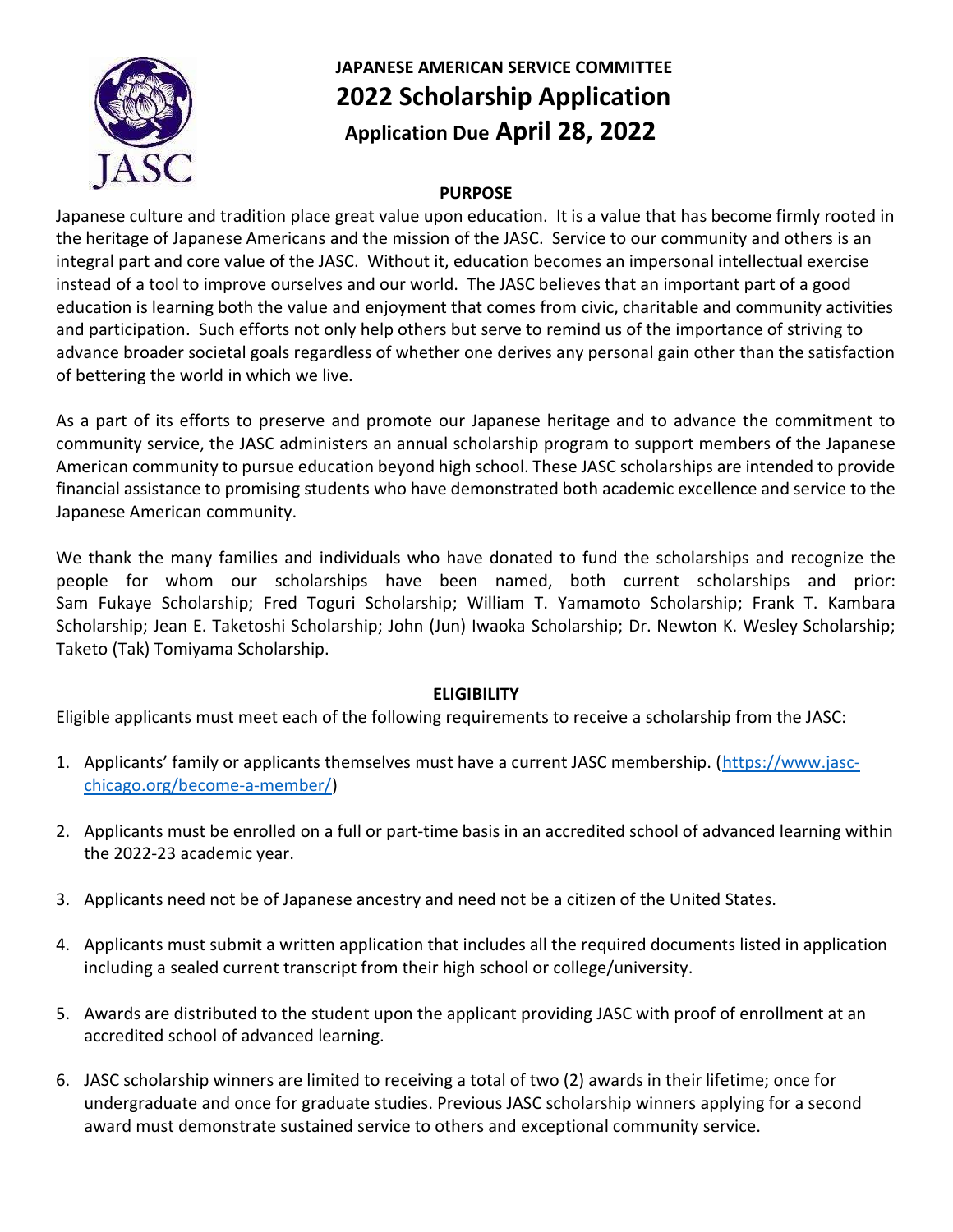#### EVALUATION CRITERIA

The following criteria will be used in evaluating scholarship applications:

- 1. Service to and participation in JASC and other Japanese American community events, programs, and projects.
- 2. While grades are not always indicative of ability, good grades or steady improvement of grades throughout high school, suggest the student takes their education seriously. Grades will be considered as a measure of the student's interest and seriousness. The student's coursework and course levels will also be reviewed as an indication of interests and motivation.
- 3. Participation in extracurricular activities is important and will be considered in evaluating an applicant. Considerations will include the level or degree of the applicant's commitment, leadership, and accomplishments in the activity.

## Deadline: Application and transcript must be submitted by Thursday, April 28, 2022, 5:00 PM

Japanese American Service Committee c/o Scholarship Committee 4427 North Clark Street Chicago, Illinois 60640

Decisions of the Scholarship Committee are final, and applicants will be notified on or around May 31, 2022. Award recipients should plan to attend the award ceremony at JASC on June 27, 2022, at 7:00 p.m. Families are invited and welcome to attend. The venue is subject to change in accordance with current Covid guidelines in June 2022.)

> Contact JASC with questions: Jennifer Trautvetter jtrautvetter@jasc-chicago.org tel: 773.275.0097 x228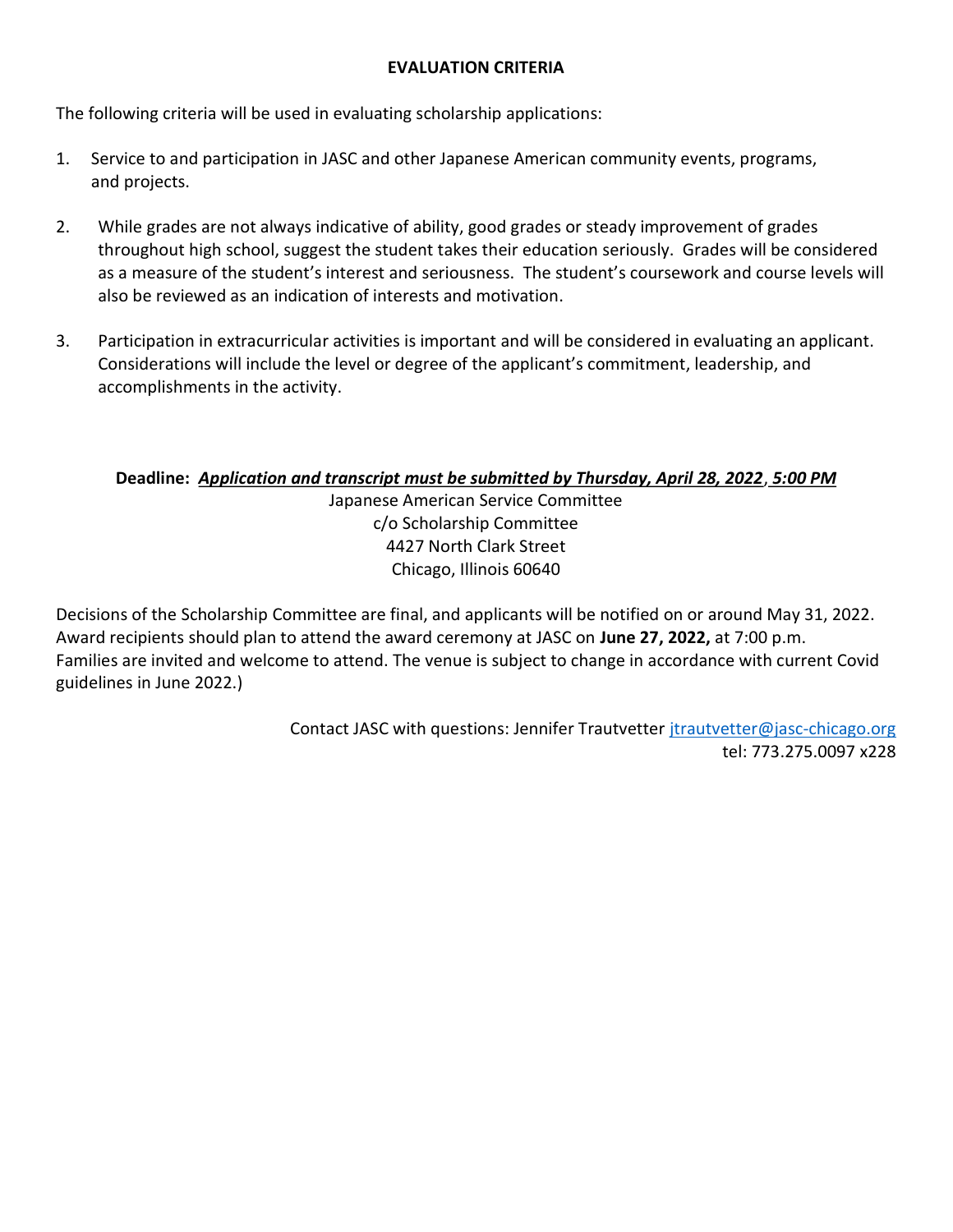

# JAPANESE AMERICAN SERVICE COMMITTEE 2022 Scholarship Application Application Due April 28, 2022

|                                                                                                                                                                                                                                                   | JASC Membership (check one) Thdividual ____ Parents/Family ____                                                                                                                                                                                                                                                                                                                                                                                                                                       |
|---------------------------------------------------------------------------------------------------------------------------------------------------------------------------------------------------------------------------------------------------|-------------------------------------------------------------------------------------------------------------------------------------------------------------------------------------------------------------------------------------------------------------------------------------------------------------------------------------------------------------------------------------------------------------------------------------------------------------------------------------------------------|
| <b>Education</b>                                                                                                                                                                                                                                  |                                                                                                                                                                                                                                                                                                                                                                                                                                                                                                       |
|                                                                                                                                                                                                                                                   |                                                                                                                                                                                                                                                                                                                                                                                                                                                                                                       |
| College/University to attend in Fall 2022                                                                                                                                                                                                         |                                                                                                                                                                                                                                                                                                                                                                                                                                                                                                       |
|                                                                                                                                                                                                                                                   |                                                                                                                                                                                                                                                                                                                                                                                                                                                                                                       |
|                                                                                                                                                                                                                                                   |                                                                                                                                                                                                                                                                                                                                                                                                                                                                                                       |
|                                                                                                                                                                                                                                                   |                                                                                                                                                                                                                                                                                                                                                                                                                                                                                                       |
|                                                                                                                                                                                                                                                   |                                                                                                                                                                                                                                                                                                                                                                                                                                                                                                       |
| <b>Required Materials Checklist</b><br>______ Summary of extracurricular activities<br>2.<br>______ Summary of community service<br>3.<br>4.<br>Topic A: How is JASC relevant to your life?<br>______ Teacher/Professor letter of reference<br>5. | 1. _____ Official high school transcripts OR _____ Official college transcripts<br>are attached in a sealed envelope<br>have been requested and will be sent directly to JASC<br>One-page essay on one of the topics listed below (choose one)<br>Topic B: How has JASC contributed to your sense of self or personal growth?<br>Topic C: How do you anticipate participation in JASC in the future?<br>____ is attached in a sealed envelope<br>has been requested and will be sent directly to JASC |
| 6.<br>is attached                                                                                                                                                                                                                                 | Japanese American community participation letter of reference<br>has been requested and will be sent directly to JASC                                                                                                                                                                                                                                                                                                                                                                                 |